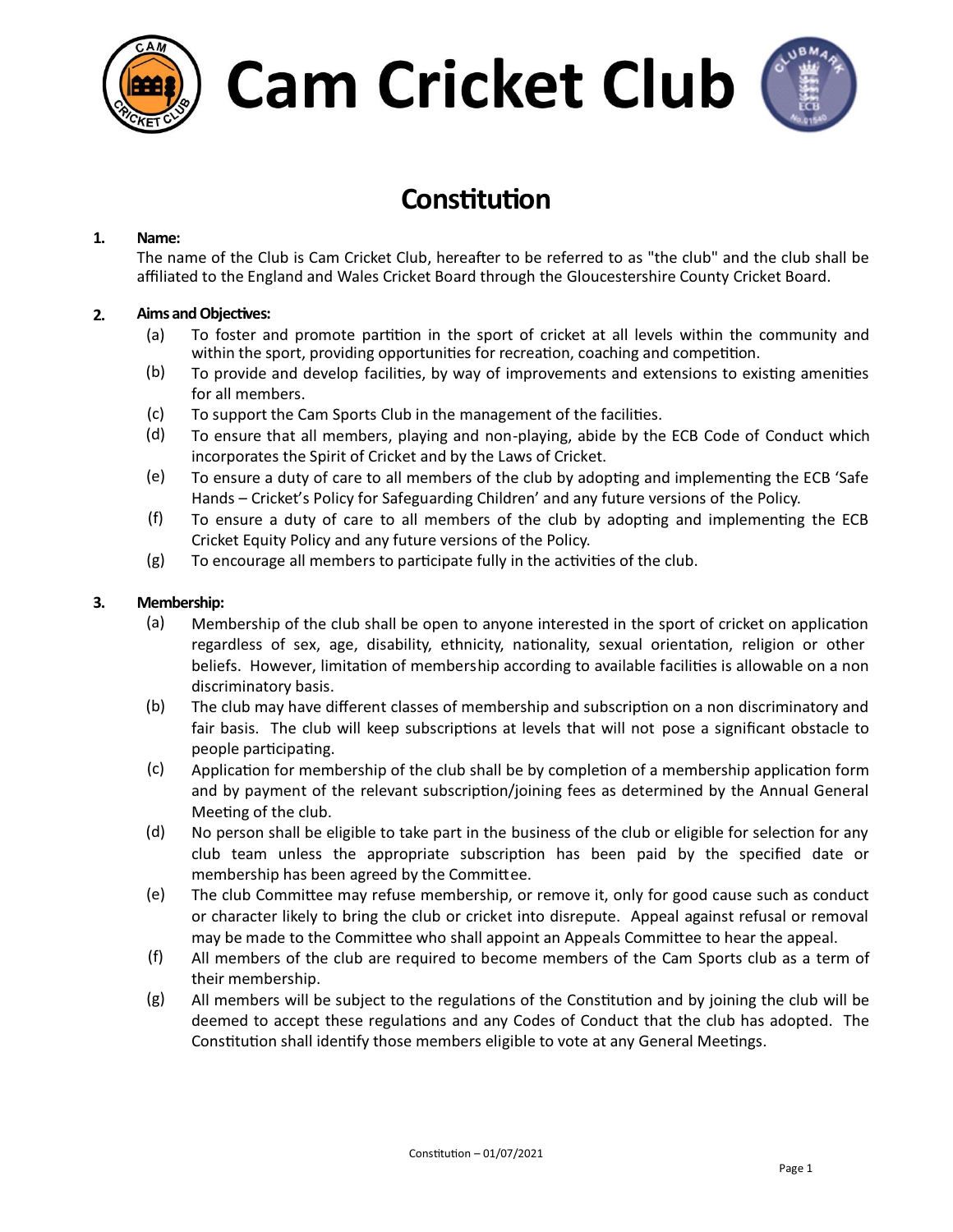



#### **4. Club Composion:**

The club will run teams in the following groups:

- **Mens**
- Ladies
- Juniors (boys & girls)

#### **5. Classes of Membership:**

There shall be 7 of classes of membership available - these are:

- (a) Voting members:-
	- President
	- Senior Playing Member
	- Junior Playing Member (Under 18 playing senior cricket)
	- Associate Member (non-playing)
	- Honorary/ Life Member
- (b) Non Voting members:-
	- Vice President
	- Youth playing member (Under 18 not playing senior cricket)

A list of members in each category shall be maintained by the Treasurer or other Officer of the club.

#### **6. Officers:**

The Officers of the club shall be as follows:

- $(a)$  Executive Officers:-
	- Chair.
	- Vice Chair.
	- Secretary
	- Treasurer.
	- Club Welfare Officer(s).
	- Fixture Secretary.
	- Club Captain.
- (b) Others:-
	- General Committee member (max number to be determined by Management Committee).
	- Youth Committee representative.
	- Ladies Committee representative.
	- Youth Representative.
- (c) Honorary Officers:-
	- President.
	- Vice-President(s).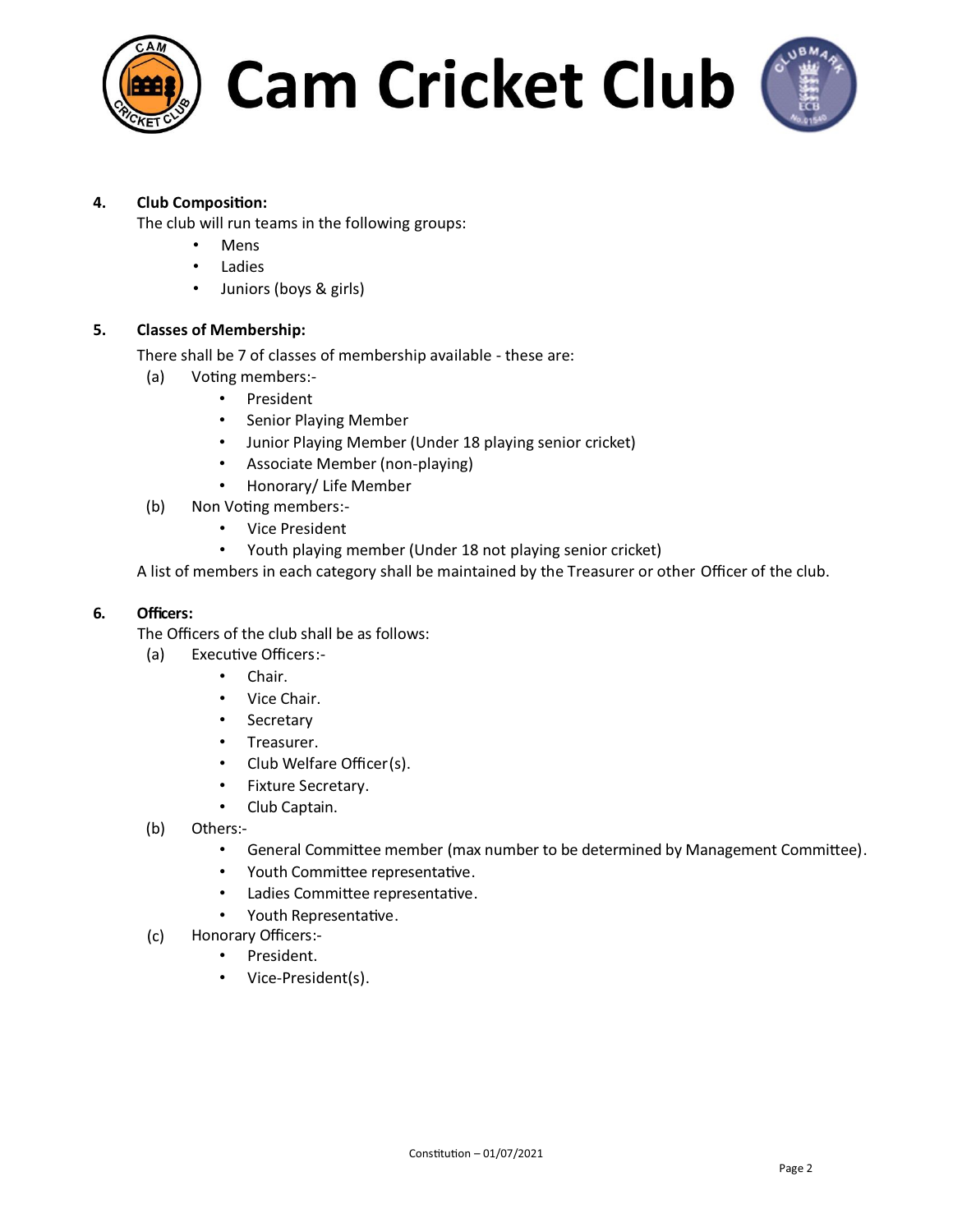



#### **7. Election of Officers:**

All Officers shall be elected at the Annual General Meeting of the club from, and by, the members of the club, except the position of Vice Chair who will be elected from the management committee, by the management committee, at its first meeting following the AGM.

All Officers shall be elected for a period of one year, but shall be eligible for re-election to the same office or to another office the following year.

#### 8. Management Committee:

The affairs of the club shall be conducted by a Management Committee (the Committee) comprising the Executive Officers of the club and other members elected from, and by, the voting Members of the club. Only these members of the Committee shall be entitled to vote at Committee meetings.

The Committee will be convened by the Secretary and shall meet at agreed intervals and not less than six times per year.

The quorum required for business to be agreed at Committee meetings shall be four, one of whom shall be an executive officer.

The duties of the Committee shall be

- (a) To control the affairs of the club on behalf of the members.
- (b) To keep accurate accounts of the finances of the club through the Treasurer. These should be available for reasonable inspection by members and should be audited before every Annual General Meeting. The club shall maintain a bank current account and the following Officers shall be authorised to sign club cheques: any two from the Chair, Treasurer and Secretary.
- (c) To co-opt additional members to the Committee, as the Committee feel is necessary. Co-opted members shall not be entitled to a vote on the Committee and shall serve until the end of the next Annual General Meeting.
- (d) To make decisions on the basis of a simple majority vote. In the case of equal votes, the Chair shall be entitled to an additional casting vote.

The Committee shall have powers to appoint sub-committees as necessary and to co-opt advisers who may be non club members invited to advise on specialist subjects.

The Committee shall manage sub sections of the club (Ladies and Juniors), through the means of separate sub committees. Representatives from each committee will provide a report at each Management Committee meeting on the current status of the sub section.

An elected Committee member ceases to be such if he or she ceases to be a member of the club, resigns by written notice, or is removed by the Committee for good cause after the member concerned has been given the chance of putting their case to the Committee. Appeal against removal may be made to the Appeals Committee. The Committee shall fairly decide time limits and formalities for these steps.

The Committee has the power to:-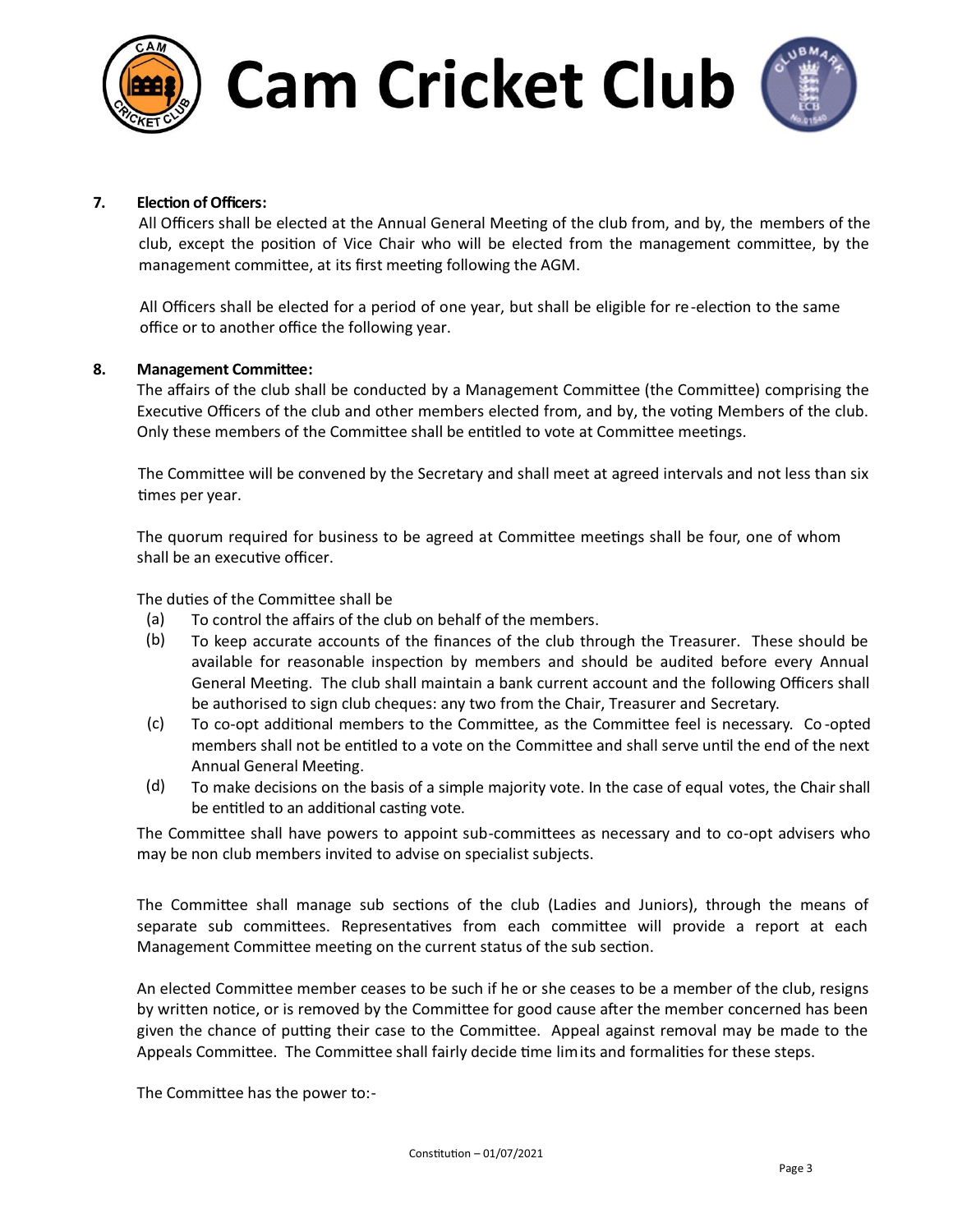



- (a) Acquire and provide grounds, equipment, coaching, training and playing facilies, transport, medical and related facilities.
- (b) Provide coaching, training, first aid, and related social and other facilies.
- (c) Take out any insurance for club, employees, contractors, players, coaches, guests and third parties.
- (d) Raise funds by appeals, subscriptions, loans and charges.
- (e) Borrow money and give security for the same, and open bank accounts.
- (f) Buy, lease or licence property and sell, let or otherwise dispose of the same.
- (g) Make grants and loans and give guarantees and provide other benefits.
- (h) Set aside funds for special purposes or as reserves.
- (i) Invest funds in any lawful manner.
- (j) Employ and engage staff and others and provide services.
- (k) Co-operate with or affiliate firstly to any bodies regulating or organising the sport of cricket and secondly any club or body involved with cricket and thirdly with government and related agencies.
- $(l)$  Do all other things reasonably necessary to advance the aims and objectives of the club.

NONE of the above powers may be used other than to advance the aims and objectives in a manner consistent with the Rules and the general law.

#### **9.** General Meetings:

The Annual General Meeting of the club shall be held not later than three months after the end of the financial each year. Twenty one clear days notice of the Annual General Meeting shall be given to members by posting the notice on the club notice board and in the local press. Members must advise the Secretary in writing of any other business to be moved at the Annual General Meeting at least 14 days before a meeting.

The business of the Annual General Meeting shall be to:

- (a) Confirm the minutes of the previous Annual General Meeting and any Special General Meetings held since the last Annual General Meeting.
- (b) Receive the independently examined accounts for the year from the Treasurer.
- (c) Receive the annual reports the Chair, Youth section, Ladies section and senior captains.
- (d) Elect an Examining Accountant.
- (e) Elect the Officers of the Club (i.e., President, Vice Presidents, Chair etc.).
- $(f)$  Review club subscription rates and fees, and agree them for the forthcoming year.
- $(g)$  Confirm any continuing delegated authorities.
- (h) Transact such other business received in writing by the Secretary from members fourteen days prior to the meeting and included on the agenda.

Nominations of candidates for election of Offices shall be made in writing to the Secretary prior to the commencement of the Annual General Meeting. Nominations can only be made by voting Members and must be seconded by another voting Member.

Special General Meetings may be convened by the Committee or on receipt by the Secretary of a request in writing from not less than ten voting Members of the club. At least 21 days notice of the meeting shall be given.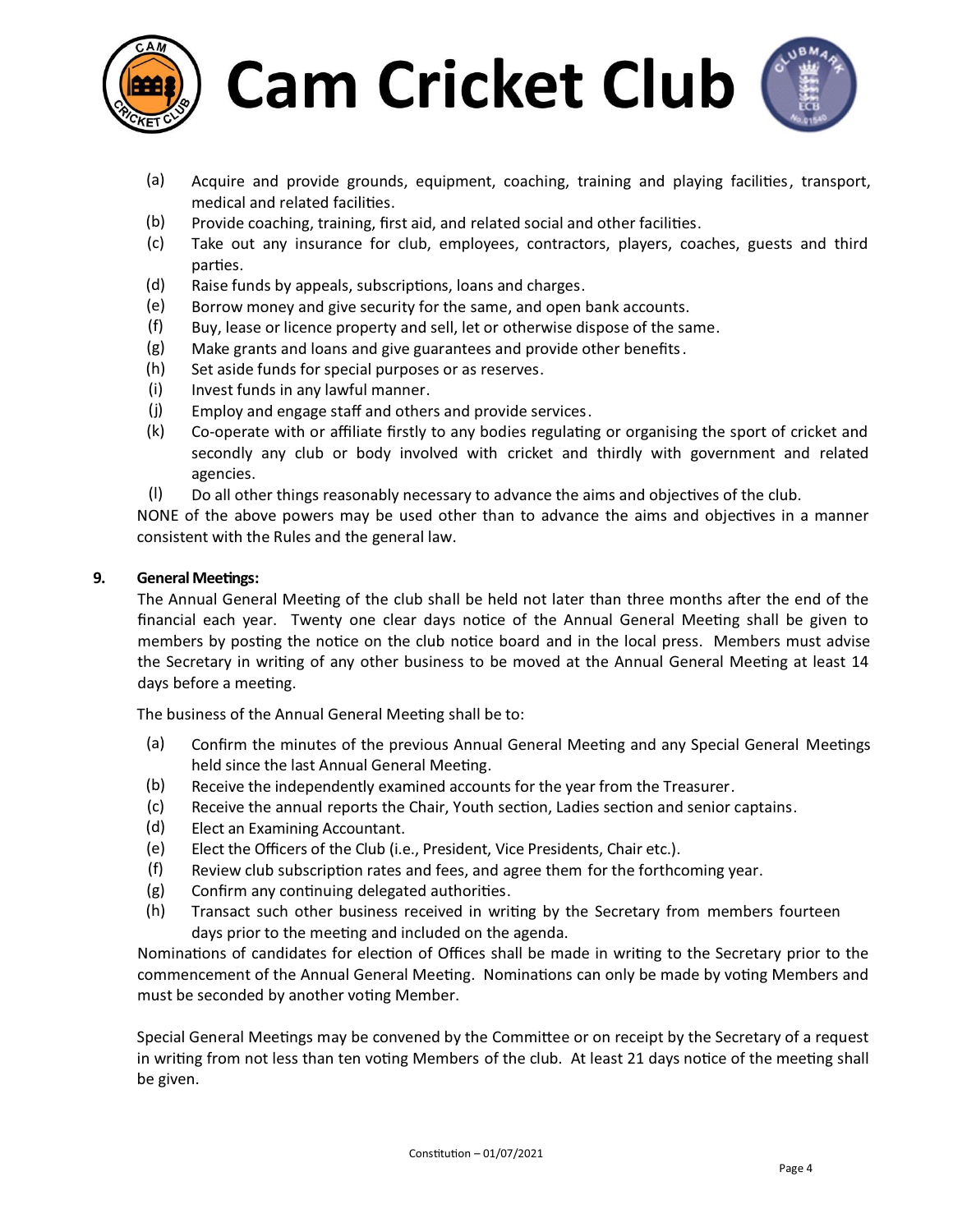



At all General Meetings, the Chair will be taken by the Chair or, in their absence, by a deputy appointed by voting Members attending the meeting. Decisions made at a General Meeting shall be by a simple majority vote from those voting Members attending the meeting. In the event of equal votes, the Chair of the meeting shall be entitled to an additional casting vote.

A quorum for a General Meeting shall be twelve voting Members and Officers of the Club including at least one from the Chair, Secretary and Treasurer.

Each voting Member of the Club shall be entitled to one vote at General Meetings.

#### **10.** Alterations to the Constitution:

Any proposed alterations to the club Constitution may only be considered at an Annual or Special General Meeting, convened with the required written notice of the proposal. Any alteration or amendment must be proposed by a voting Member of the club and seconded by another voting Member. Such alterations shall be passed if supported by not less than two-thirds of those voting Members present at the meeting, assuming that a quorum has been achieved.

#### **11. Finance:**

The Treasurer shall be responsible for the finances of the club and for providing a report on the financial position as required by the Committee.

The Treasurer shall ensure that the club maintains adequate and appropriate insurance to cover the activities of the club.

The financial year will end on  $31<sup>ST</sup>$  December.

The Treasurer will present an independently examined statement of annual accounts at the Annual General Meeting.

Any cheques drawn against club funds should hold the signatures of any two from the Chair, Secretary or Treasurer.

Junior and Ladies sub sections will operate their own separate accounts for the purpose of running these sections and separate Treasurers will be appointed, who will be responsible for administering these accounts. However these accounts will report to the club committee and form part of the overall accounts for Cam Cricket Club.

All club monies shall be banked in an account in the name of the club.

#### **12. Property and Funds:**

- (a) The property and funds of the club cannot be used for the direct or indirect private benefit of members or third parties other than as reasonably allowed by the Rules and all surplus income or profits shall be reinvested in the club.
- $(b)$  The club may also in connection with the sports purposes of the club:-
	- Sell and supply food, drink and related sports clothing and equipment.
	- Employ members and remunerate them for providing goods and services, on fair terms set by the Committee without the person concerned being present.
	- Pay for reasonable hospitality for visiting teams and guests.
	- Indemnify the Committee and members acting properly in the course of the running of the club against any liability incurred in the proper running of the club (but only to the extent of its assets).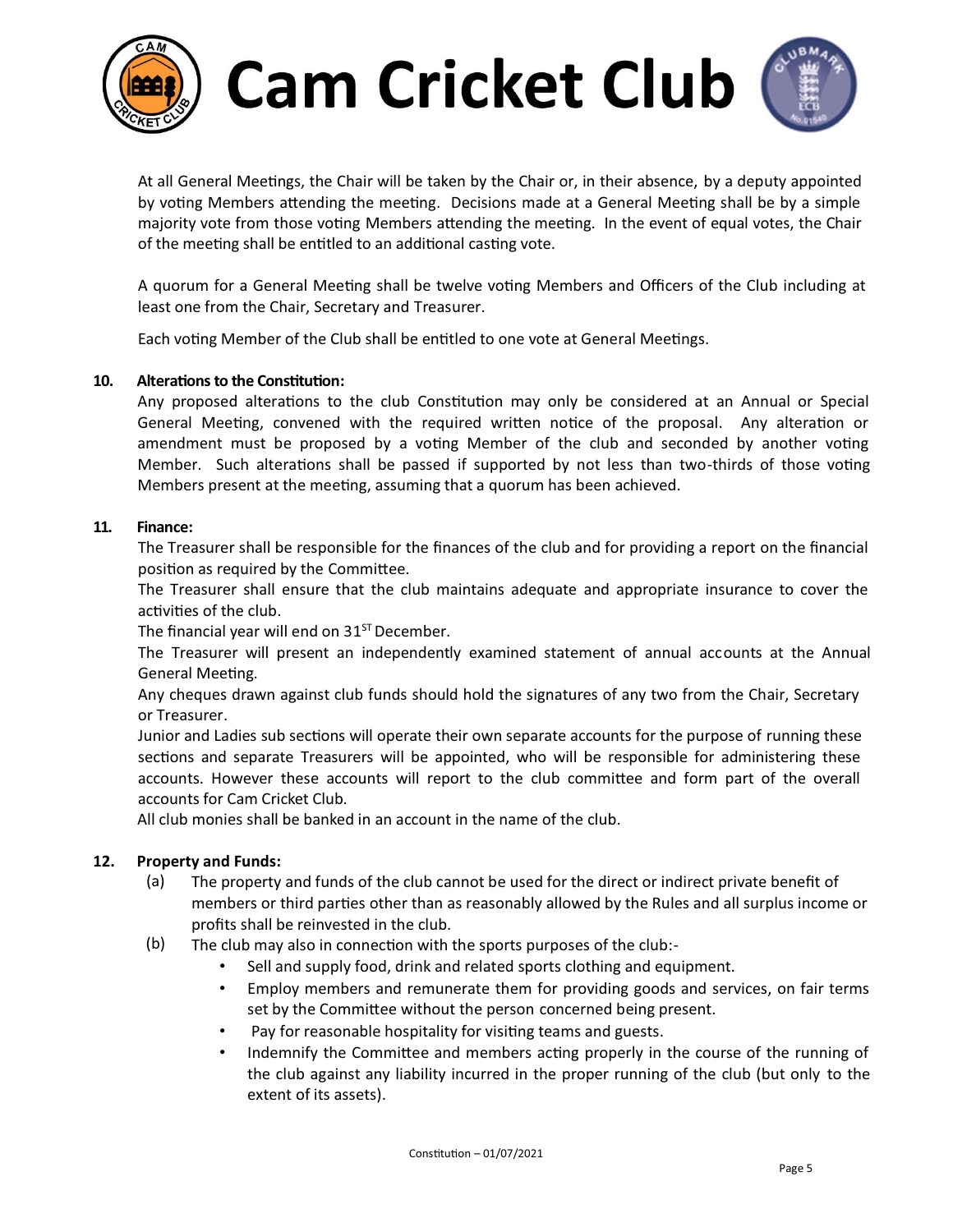



#### **13. Discipline and Appeals:**

All complaints regarding the behavior of members should be lodged in writing with the Secretary.

The Committee shall appoint a Disciplinary sub-committee who will meet to hear complaints within 28 days of a complaint being lodged. Any member requested to attend a Disciplinary sub-committee shall be entitled to be accompanied by a friend or other representative and to call witnesses. The disciplinary sub-committee has the power to take appropriate disciplinary action, including the termination of membership.

The outcome of the disciplinary hearing shall be put in writing to the person who lodged the complaint and the member against whom the complaint was made within 7 days following the hearing.

There shall be a right of appeal to the Committee against either the finding or the sanction imposed or both following disciplinary action being taken. The Committee shall appoint an Appeals Committee (a maximum of three) which shall not include members involved with the initial disciplinary hearing but may include non members of the club. The Appeals Committee shall consider the appeal within 28 days of the Secretary receiving the appeal. The individual submitting the appeal shall be entitled to be accompanied by a friend or other representative and to call witnesses. The decision of the Appeals Committee shall be final and binding on all parties.

#### **14.** Dissolution:

- $(a)$  If at any General Meeting of the club, a resolution be passed calling for the dissolution of the club, the Secretary shall immediately convene a Special General Meeting of the club to be held not less than one month thereafter to discuss and vote on the resolution.
- (b) If at that Special Meeting, the resolution is carried by at least three quarters of the Voting Membership present at the meeting, the Committee shall thereupon, or at such date as shall have been specified in the resolution, proceed to realise the assets of the club and discharge all debts and liabilities of the club
- $(c)$  The Committee will then be responsible for the orderly winding up of the club's affairs.
- (d) After settling all liabilities of the club, the Committee shall dispose of the net assets remaining to one or more of the following:
- (e) to another club with similar sports purposes which is a registered charity and/or
- (f) to another club with similar sports purposes which is a registered Community Amateur Sports Club and/or
- (g) to the sport's governing body for use by them for related community sports.